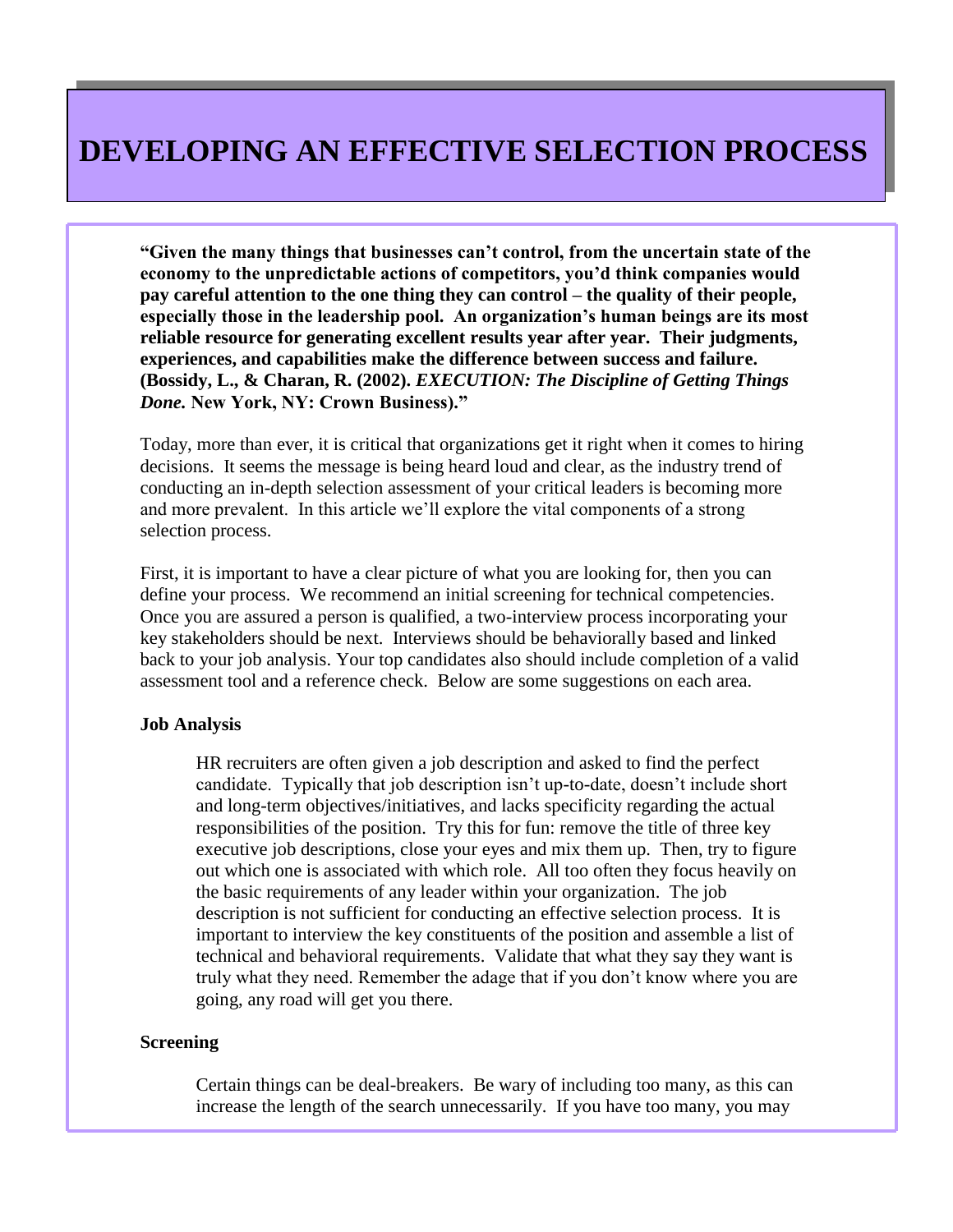be better served by categorizing as preferred and essential. Really take an honest look at your list of deal-breakers and decide what are the bona fide occupational requirements versus what would be ideal. We ask all our candidates to prove to us they're a good technical match by asking them to include a written list of their accomplishments (not their professionally prepared generic resume) compared to your specific needs.

# **Interview**

How many times have you observed a candidate that interviewed well, but just did not make it when it came to surviving day to day in the actual job? Often, their failure has little to do with their technical competencies and knowledge. More frequently it has to do with their leadership style, personality, and/or fit within your organization's unique culture. Traditional interview processes focus too heavily on whether or not a person can perform the job with little attention paid to whether or not they will want to do the job the way you need them to do it. A selection interview should be behaviorally based and needs to incorporate a well-rounded battery of questions that test both a person's aptitude and desire. The focus needs to be on whether they can accomplish current objectives overcoming existing obstacles and those identified in the future according to your strategic plan. Too often, hires are made in the present without proper thought given to their ability to grow with the position.

The interview should include questions that highlight a person's appropriateness for a role and give you a counter-balance of negative information about that individual so you can make an informed decision. Beware of the perfect candidate that has no shortcomings. We have interviewed thousands of executives and haven't found a perfect one yet. Make sure you don't either. When a candidate tells you they can't think of any weakness, they have just identified one, that being their poor insight into their own strengths and weaknesses. If hired, you'll undoubtedly notice they can't take criticism, are typically unaware that they are not meeting expectations or will have trouble admitting they need help. Interviewing is a learned skill. Invest in training your leaders making the decisions so they are making the right ones.

### **Behavioral Profile**

Industrial Organizational Psychologists will tell you that personality traits are rather constant. That means it is difficult to change what may be the core of an individual. Any effective selection process needs to take this into consideration and test their applicants to know more definitively what they are getting prior to their start date. Just like in dating, you don't ever want to say I'm sure he'll change once we get married. Start dates and weddings are rarely the impetus for personality change. The tool needs to be designed to give you a better understanding of those key traits that an individual must possess for success in your organization.